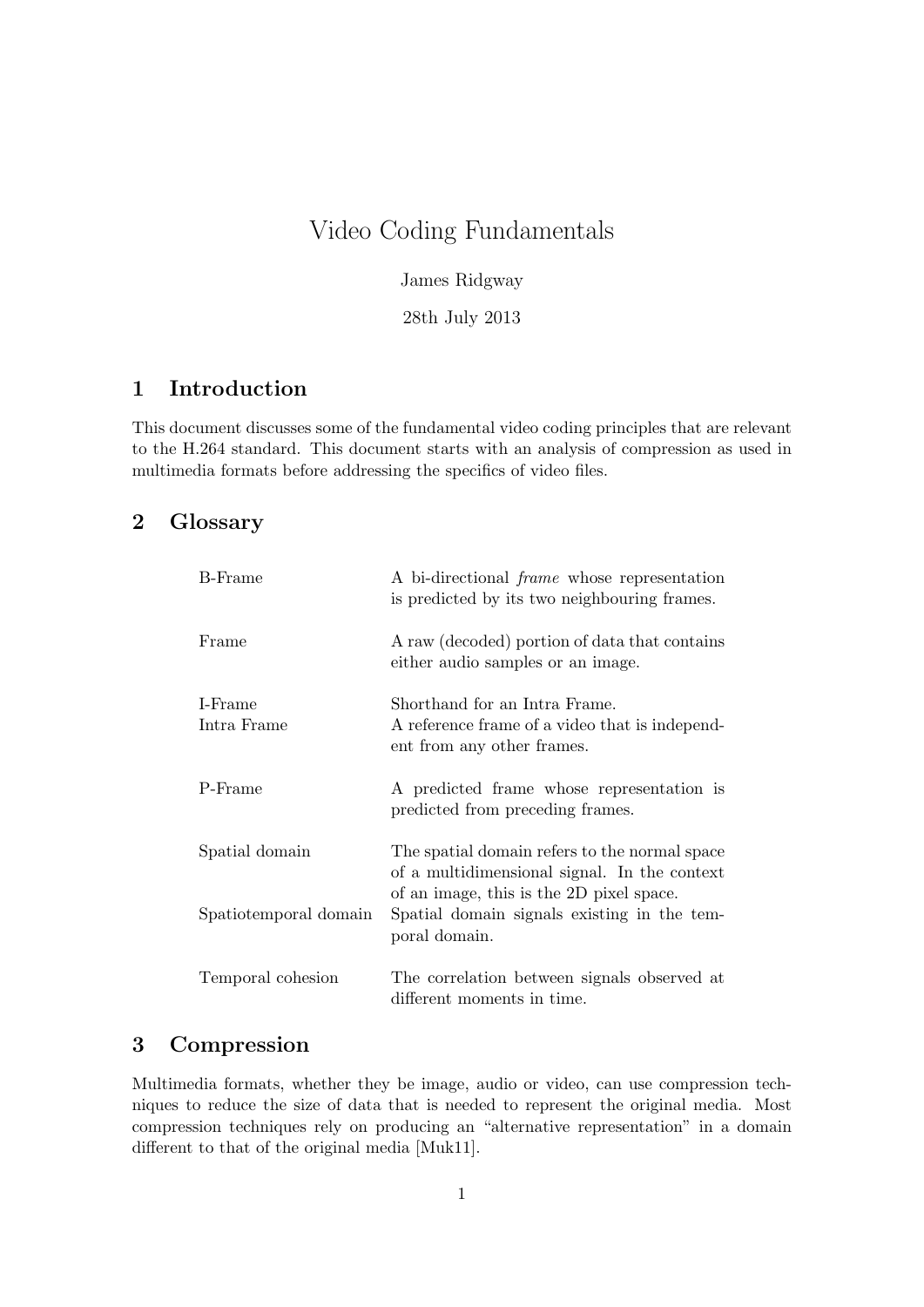#### **3.1 The Compressed Domain**

Images are originally represented in the *spatial domain*, which as a function is represented as  $I: \mathbb{Z}^2 \to \mathbb{N}^3$  whereby each coordinate of a 2D coordinate space maps to a threedimensional RGB colour vector. Video, being sequences of images is represented in the spatiotemporal domain such that  $V : \mathbb{N} \times \mathbb{Z}^2 \to \mathbb{N}^3$  [Muk11, Fri10].

Let's consider the implications of storing the output of these functions in an uncompressed format. If we were to consider a single 1920 x 1080 image just over 2 million pixels values will need to be stored. This is a substantial amount of information to store for a single image. In the context of a standard video file<sup>1</sup>, a single second of video at 1920 x 1080 resolution would require between 49 and 63 million pixel values. Images and videos contain vast quantities of data and storing this data in a raw, uncompressed format is impractical for most situations, as a result, image and video formats typically use an alternative representation. Discrete Cosine Transform (DCT) and Discrete Wavelet Transform (DWT) are two of the more popular methods for alternatively representing images and video, both of which belong to the compressed domain [Muk11,Fri10].

#### **3.1.1 Discrete Cosine Transform**

JPEG images use a DCT to convert an image from the spatial domain into the frequency domain. The spatial domain represents data based on intensity of pixels. DCT separates parts of an image based on frequency. Image signal energy is generally stored in lowfrequency regions, therefore high-frequency information can be discarded or manipulated without causing significant degradation of image quality [WJN10].

The 2-dimensional DCT,  $F(n, m)$ , of an  $N \times M$  pixel image is defined as follows:

$$
F(n,m) = \frac{2}{\sqrt{NM}} C(n)C(m) \sum_{x=0}^{N-1} \sum_{y=0}^{M-1} f(x,y) \cos \frac{(2x+1)n\pi}{2N} \cos \frac{(2y+1)m\pi}{2M}
$$
 (1)

where

$$
C(n) = C(m) = \begin{cases} \frac{1}{\sqrt{2}} & \text{if } m = 0\\ 1 & \text{if } m \neq 0 \end{cases}
$$
 (2)

and  $f(x, y)$  is the intensity of the pixel at the  $x^{\text{th}}$  row and  $y^{\text{th}}$  column.

#### **3.2 Compression Considerations**

Before data is represented in a compressed format important consideration should be given to the trade-off between computational cost and storage requirements.

The accuracy of the representation is another important consideration. For images and video, an approximation of the original source if often sufficient, which means that lossy compression schemes can be used, however, if the given application requires an exact representation then a lossless representation must be used [Muk11].

Image and video compression methods should consider the following attributes [Muk11]:

<sup>&</sup>lt;sup>1</sup>Most videos range between 24 and 30 frames per second.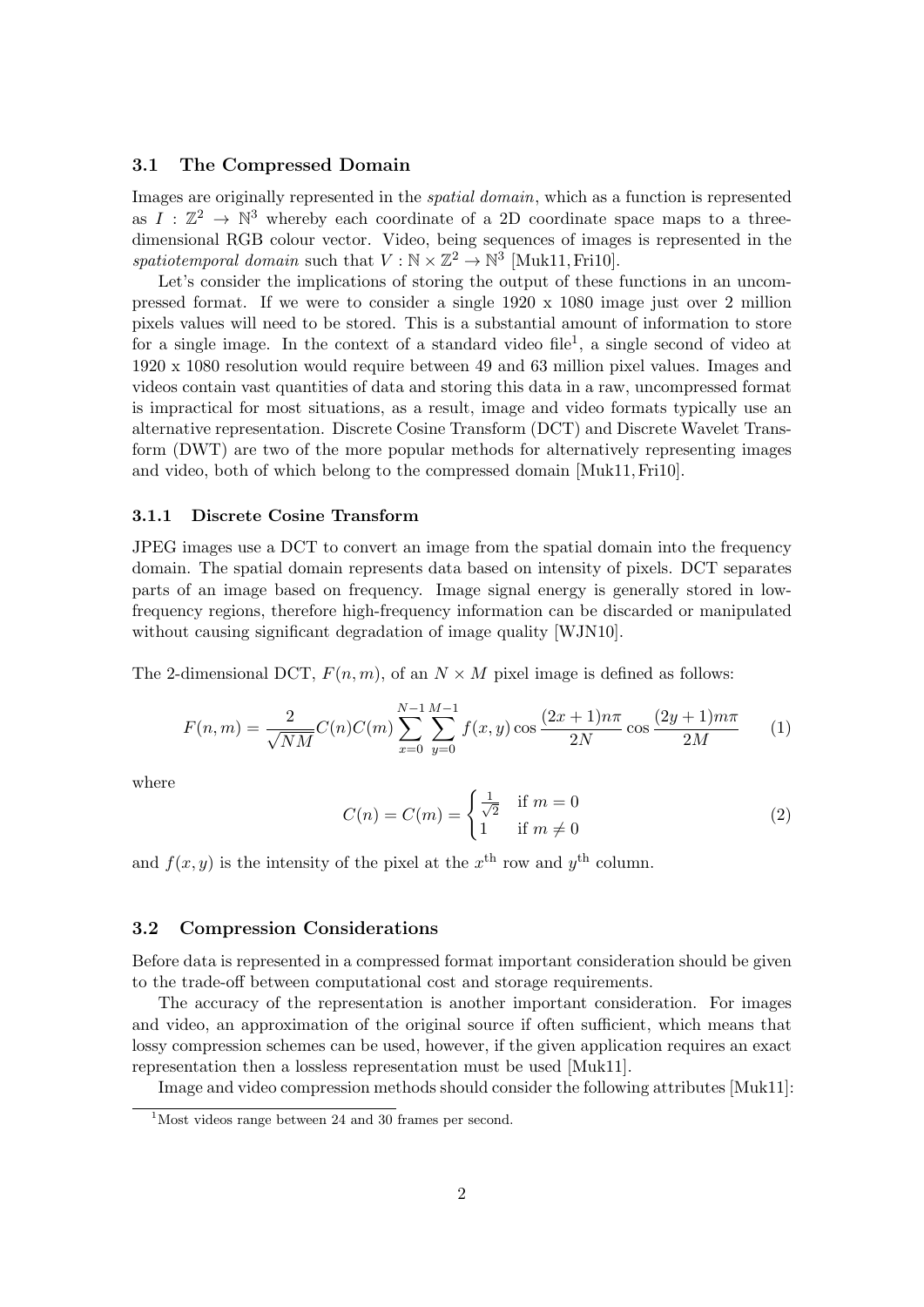- *•* **Reconstructibility** From an encoded (compressed) representation it should be possible to decode/reconstruct the original data. In the case of lossy compression the reconstruction can be an approximation.
- *•* **Low Redundancy** The compressed representation should be as concise as possible. Images in the spatial domain can have a high redundancy rate due to high spatial correlation of neighbouring pixels. Correlation can also exist in the spatial domain if we consider the context of video, neighbouring frames will have high temporal correlation because the change in an image frame is very gradual from one consecutive frame to another.
- *•* **Factorisation into substructures** Decomposing an object into its component parts can be useful for identifying those components whose contribution is relatively insignificant. Insignificant parts can be removed or reduced further, thus reducing the size of the compressed representation.

In *§*3.1.1 we saw how a DCT can be used to represent an image by the form of an *alternative representation*. Whilst a single video frame can be represented independently using any image representation technique, these methods do not harness the *temporal cohesion* [Muk11]. Consecutive frames can have high temporal redundancy because portions of the frame remain unchanged, and by examining the correlation between consecutive frames a more concise representation can be used [Muk11, Ric08, Le 91].

A better representation of videos frames with a reduced temporal redundancy is to use a Group of Pictures (GOP) technique. In a GOP, one of these frames will be a reference frame which is called an *Intra Frame* or *I-Frame*. Other frames are then predicted by this, and these predictions are represented as changes (deltas) from the preceding frame – these are known as *P-Frames*. Some predicted frames are predicted from its two neighbours, these are bi-directionally predicted frames and are called *B-Frames* [Muk11, Ric08].

Prediction errors and motion vectors are used to explicitly represent temporal cohesion, however, there are some instances where this is not the case. Some frames are represented as side information or parity bits that can be used decode the frame – these frames are only approximations. Side information and parity bit encoding is often used for low complexity compilers or in distributed environments so that each frame is encoded individually – this method of encoding is called *distributed video coding* [Muk11,GARR05]

### **4 Quantisation**

Quantisation is an important part of lossy compression, and accounts for its "lossy"-ness. Compressed data is a smaller alternative representation of the original data. This process of converting from one representation to another can often involve an intermediate representation. Quantisation is the process of scaling down the range of symbols that are used in the intermediate representation. For instance, with a DCT a matrix of coefficients is produced whose values may range between *−*223 and 150, but after quantisation, these values may only range between 10 and 130. The reduced range caused by the quantisation process subsequently requires fewer bits to code the representation than the original range. Quantisation parameters for multimedia formats are chosen based on how individual components affect the average human perception [Muk11].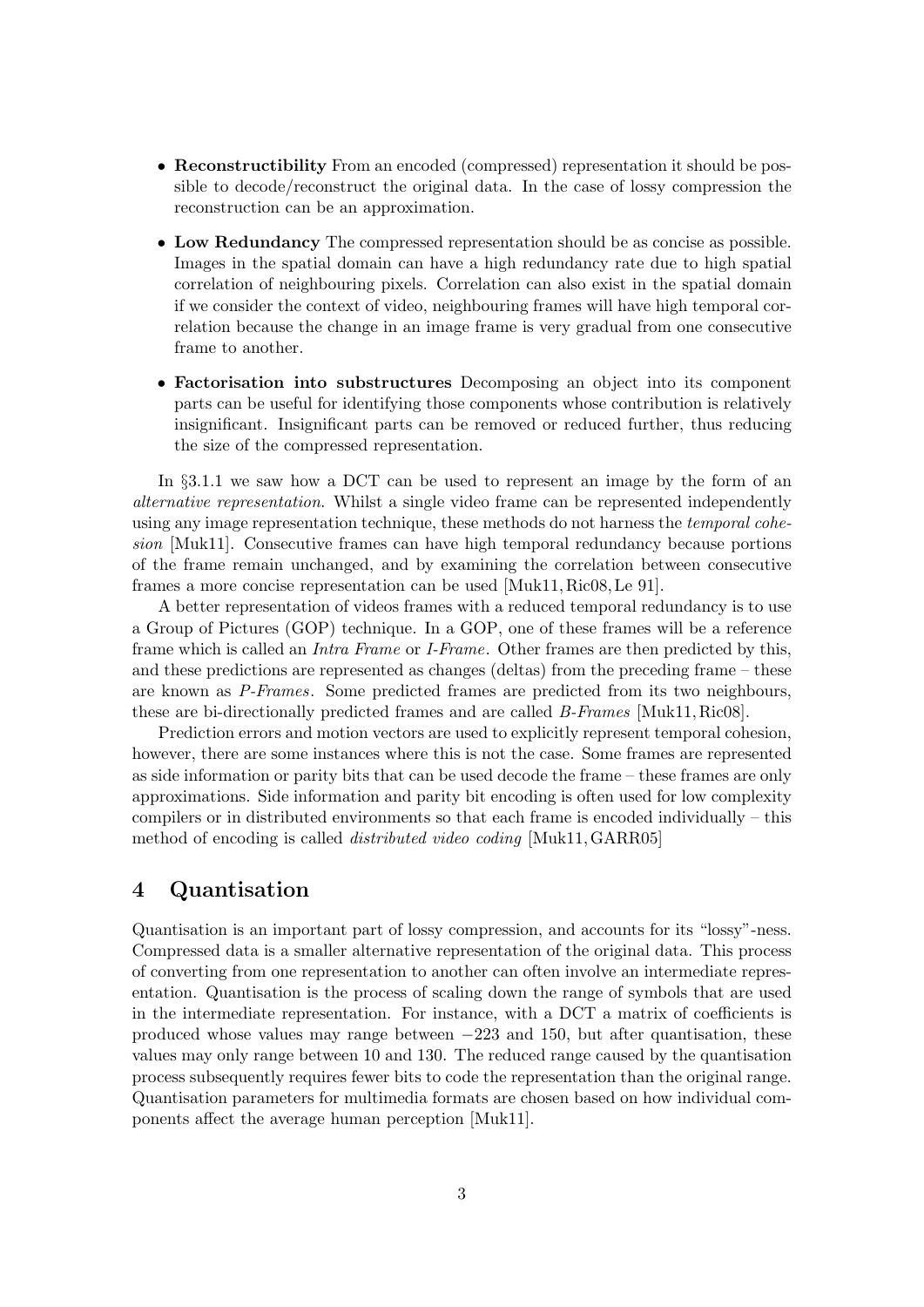# **5 Coding Concepts** <sup>2</sup>

An encoder (compressor) and decoder (decompressor) forming a complementary pair is known as a *codec* (enCOder/DECoder). The encoder is used to store or transmit video by converting the original raw video format to an alternative (compressed) representation. The decoder converts the compressed form back to the original video.

The H.264 codec consists of four main components: block-based motion compensation, transform, quantisation and entropy coding.

A codec uses a model (an efficient alternative representation) to reconstruct an approximation of the original video files. A codec should attempt to maximise on two conflicting goals: high fidelity (high quality) video with high compression levels. Decoding an alternative video representation that uses few bits often results in the decoder outputting a poor, low quality approximation.

A video encoder consists of three core components: a *temporal model*, a *spatial model* and an *entropy encoder*. The temporal model reads in a sequence of video frames and attempts to reduce the temporal redundancy by identifying similarities between the neighbouring video frames – this analysis usually involves computing a prediction of the current video frame. With H.264 the prediction can be computed from multiple previous or future frames. The prediction is improved by means of compensation for differences between the frames – this is known as motion compensation prediction. The temporal model outputs a residual frame and a set of motion vectors. The residual frame is computed by subtracting the prediction from the current frame, motion vectors are used to describe how the motion was compensated.

The residual frame from the temporal model is then fed into the input of the spatial model. The spatial model, like the temporal model is concerned with removing redundancy in its domain, in this case, the spatial model analyses neighbouring samples of the residual frame (produced by the temporal model) to reduce the spatial redundancy. Spatial reduction in H.264 is achieved by applying a transform followed by a quantisation process. The transform step produces a set of transform coefficients which are then quantised, removing insignificant values, and returning the quantised transform coefficients as the output of the spatial model.

The entropy encoder is the final component of the video encoder that produces an encoded output from the results of the spatial and temporal model. The entropy encoder processes the motion vectors from the temporal model and the coefficients from the spatial model to produce a compressed bit stream consisting of motion vectors, residual transform coefficients and header information.

Although the quantisation stages cause a loss of information, this process is roughly reversible, and as such, the decoder mechanism works in reverse to that of the encoder. The output produced by the decoder mechanism will only ever (in the case of H.264) be an approximation to the original input because of the quantisation stages.

#### **5.1 Temporal Model**

The residual frame produced by the temporal model is produced by subtracting the predicted frame from the actual video frame. The resize of the residual frame is dependent on the accuracy of the prediction process – the smaller the residual frame, the fewer bits

<sup>2</sup>Unless explicitly stated otherwise information in this section is based on [Ric08] and [Muk11].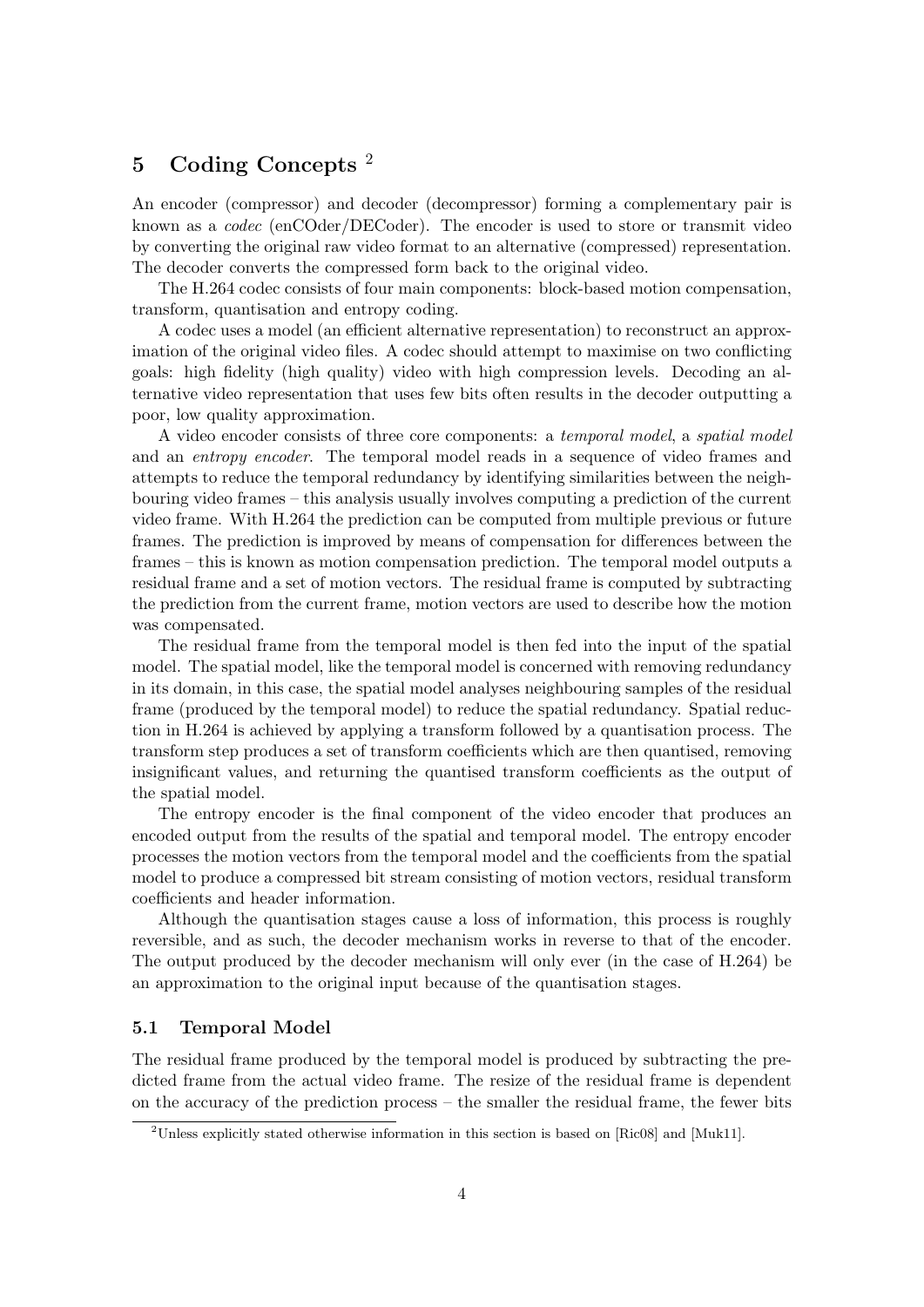needed to code it. Prediction accuracy can be improved by calculating and propagating compensation for motion from the reference frame(s) through to the current frame.

Motion compensation can significantly improve prediction calculations because two successive video frames are usually highly correlated. Most of the information captured in successive residual frames relates to the movement of objects in the scene, therefore a better prediction can be produced by compensating for this change in motion between frames. Changes between video frames can be caused by the motion of objects, changes in the scenery and adjustments in light levels. With the exception of lighting and changes to the scenery, these changes directly correspond to the movement of pixels between frames. The movement of individual pixels between successive frames can be estimated. The displacement movement of pixels in a video frame is known as an *optical flow* [AWSZ05].

In theory, it is possible to use the optical flow to predict the majority of the pixels in the current frame, provided the optical flow is accurate, by displacing each pixel as described by the optical flow.

Unfortunately, this is a very computationally intensive process, as each pixel will have to be transformed, and each frame decoded, on a pixel-by-pixel basis using the optical flow vectors. Whilst workable in theory, this would result in a large amount of residual data, which is at odds with the desirability of a compact residual frame.

#### **5.2 Macroblocks Motion Estimation**

A macroblock is typically a  $16 \times 16$  pixel block of the current frame, in the wider context of block-based motion estimation a block is any *N × M* sample of a frame. Macroblocks are used by a variety of codecs including MPEG-1, MPEG-2, H.261, H.263 and H.264.

Macroblock motion estimation starts by dividing each frame into macroblocks. In turn, each macroblock is taken, and the reference frame is searched for a matching macroblock. Macroblocks from the current frame are paired with macroblocks in the current frame by choosing a candidate block that minimises the difference between the macroblock in the current frame and itself – this process provides a residual block. Finally, the residual block is encoded and stored, alongside the difference between the current macroblock and the candidate macroblock, called a motion vector.

Using a  $16 \times 16$  size macroblock can cause some problems with certain motions and object outlines. If a macroblock and its corresponding candidate macroblock have a large difference (residual energy), then the number of bits required to code this macroblock increases and inflates the bit-rate. This issue can be addressed rather simply by decomposing a macroblock into smaller  $8 \times 8$ , or even  $4 \times 4$  macroblock size. Using smaller macroblocks results in a larger number of blocks, which can be disadvantageous, therefore a better solution is to use an adaptive block size approach as used by H.264.

### **References**

- [AWSZ05] I. Ahmad, X. Wei, Y. Sun, and Y. Zhang. Video transcoding: An overview of various techniques and research issues. *IEEE Transactions on Multimedia*, 7(5):793–804, October 2005.
- [Fri10] J. Fridrich. *Steganography in Digital Media: Principles, Algorithms and Applications*. Cambridge University Press, 2010.